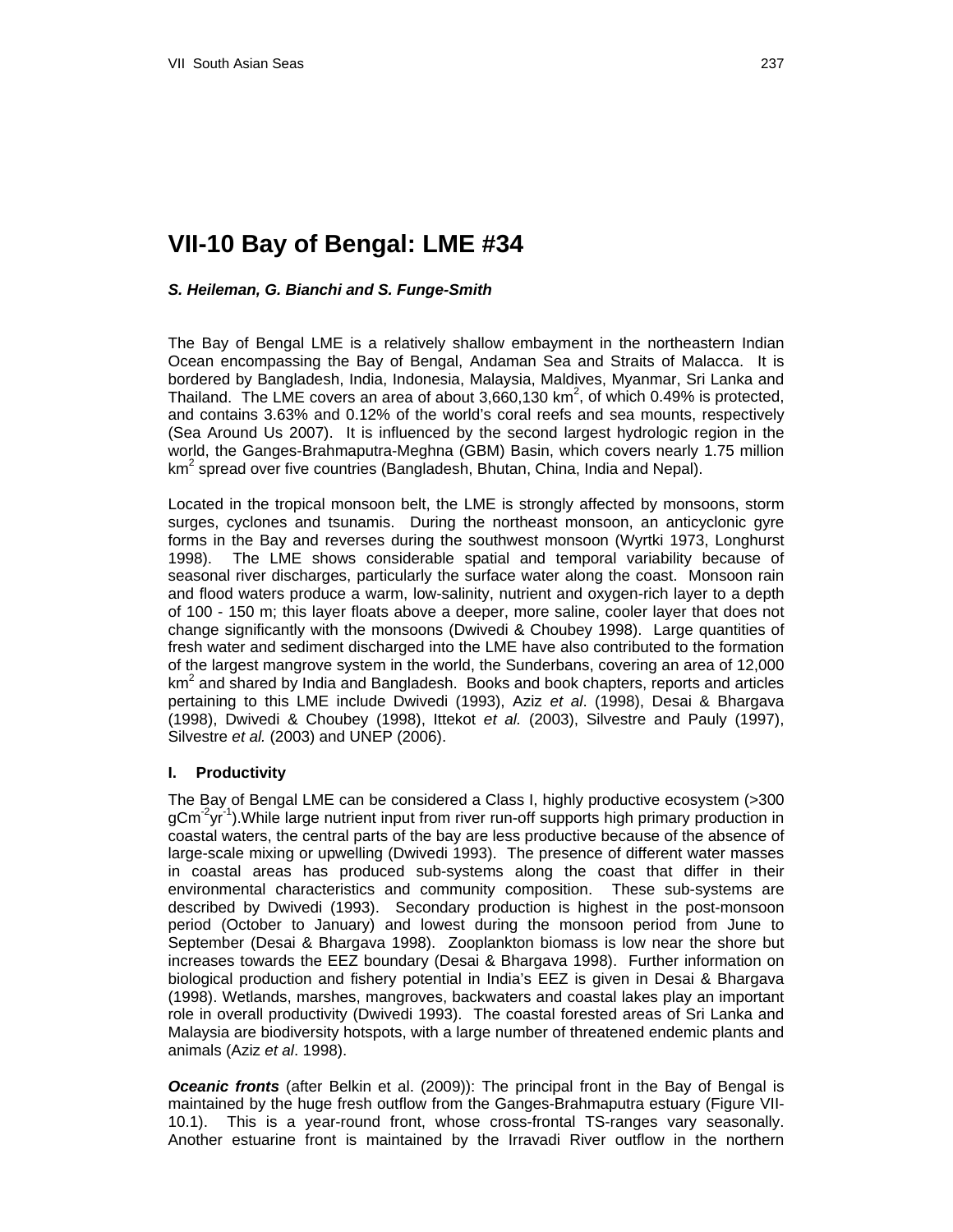Andaman Sea. In both cases the location of estuarine fronts coincides with the shelf break. A front east of Sri Lanka has been recently described from satellite data (Belkin *et al*. 2009); its origin is related to the wind-induced upwelling off the east coast of Sri Lanka. A bathymetrically-trapped front exists along a sill at the northern entrance to the Palk Strait between India and Sri Lanka.



**Figure VII-10.1. Fronts of the Bay of Bengal LME. ECF, East Ceylon Front; GBEF, Ganges-Brahmaputra Estuarine Front; IEF, Irravadi Estuarine Front; MSSF, Myanmar Shelf-Slope Front; PSF, Palk Strait Front; TSSF, Thailand Shelf-Slope Front. Red dashed lines, most probable locations of fronts. Yellow line, LME boundary. Belkin et al. (2009).** 

*Bay of Bengal SST* (after Belkin 2009 Linear SST trend since 1957: 0.50°C. Linear SST trend since 1982: 0.24°C.

The steady, slow warming of the Bay of Bengal was modulated by quasi-regular interannual variability with an average magnitude of <0.5°C. The dominant mode of variability has a scale of 3 to 5 years, whereas decadal variability is not distinct. The alltime maximum of 1998 occurred simultaneously with other Indian Ocean LMEs and could be linked to El Niño 1997-1998. It is more difficult to correlate other extrema with similar events elsewhere since the Bay of Bengal LME has no immediate LME neighbors. For example, the all-time minimum of 1961 has no contemporary counterparts elsewhere in the Indian Ocean and therefore must be explained locally.

The temperature history of the Bay of Bengal is strongly coupled with its salinity regime, since the upper layer stability here is largely dependent on the freshwater discharge of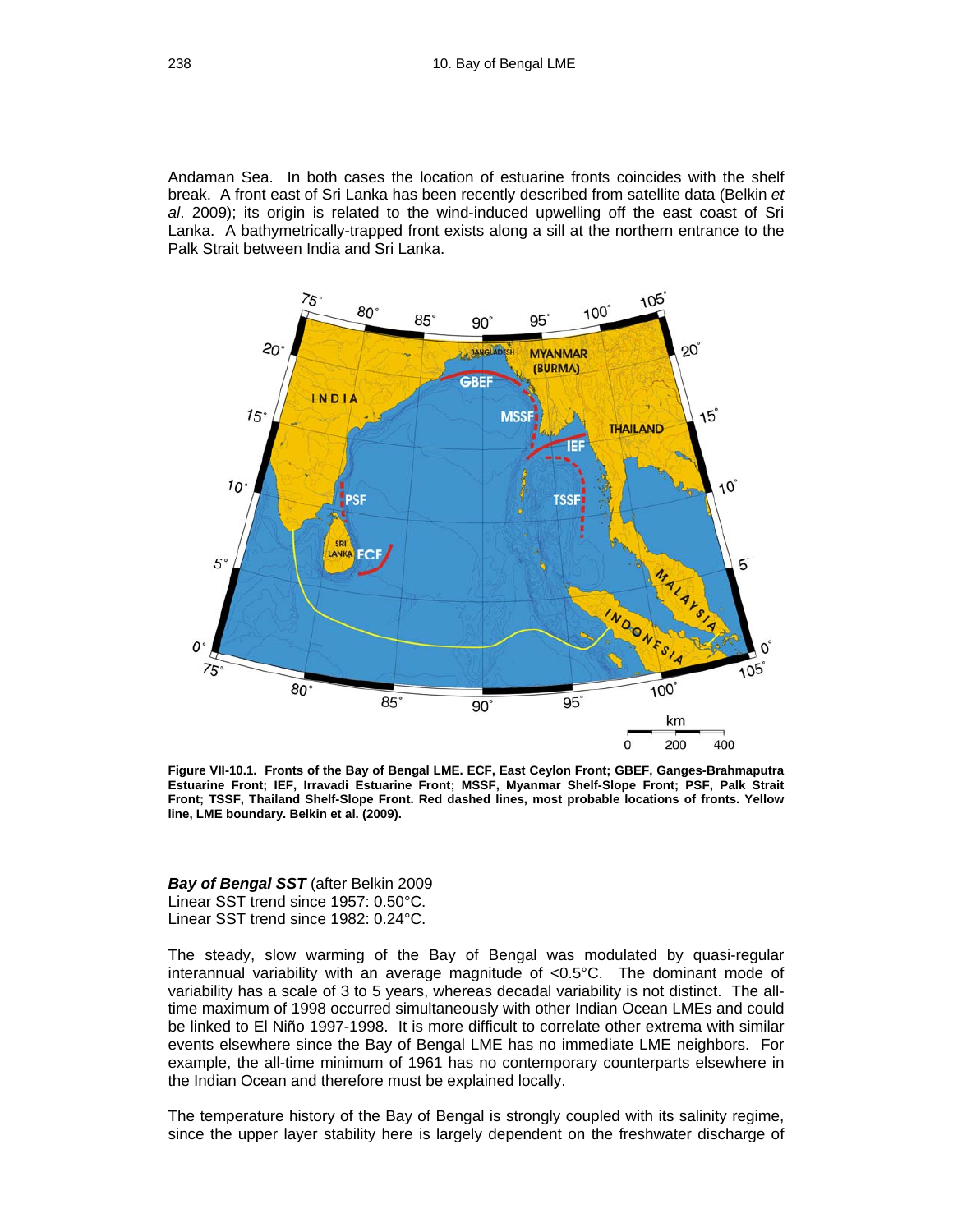three great rivers, the Ganges, Brahmaputra and Irrawaddy. The river discharge is seasonal to the extreme, governed by the Indian monsoon, which brings heavy precipitation to the Indian subcontinent (e.g. Salahuddin et al. 2006). Therefore interannual variability of the Indian monsoon largely determines the river discharge, hence salinity regime and eventually SST variability, in the Bay of Bengal. The Bay of Bengal is not spatially uniform, notwithstanding the existence of a quasi-stationary gyre circulation encompassing the Bay. The horizontal non-uniformity is caused by the perennially low salinity in the northern Bay owing to the Ganges-Brahmaputra river discharge. As a result, the upper mixed layer in the northern Bay is much shallower than in the south. The boundary between these two regimes runs zonally along  $~15^{\circ}$ N (Narvekar and Kumar 2006). This separation of the Bay of Bengal into two parts, northern and southern, with different SST regimes, must have important ecosystem ramifications.



**Figure VII-10.2. Bay of Bengal LME annual mean SST (left) and SST anomalies (right), 1957-2006, based on Hadley climatology. After Belkin (2009).** 

*Bay of Bengal LME trends in Chlorophyll and Primary Productivity:* The Bay of Bengal LME can be considered a Class I, highly productive ecosystem ( $>300$  gCm<sup>-2</sup>yr<sup>-1</sup>).



**Figure VII-10-3. Bay of Bengal LME annual trends in chlorophyll a (left) and primary productivity (right), 1998-2006. Values are colour coded to the right hand ordinate. Figure courtesy of J. O'Reilly and K. Hyde. Sources discussed p. 15 this volume.**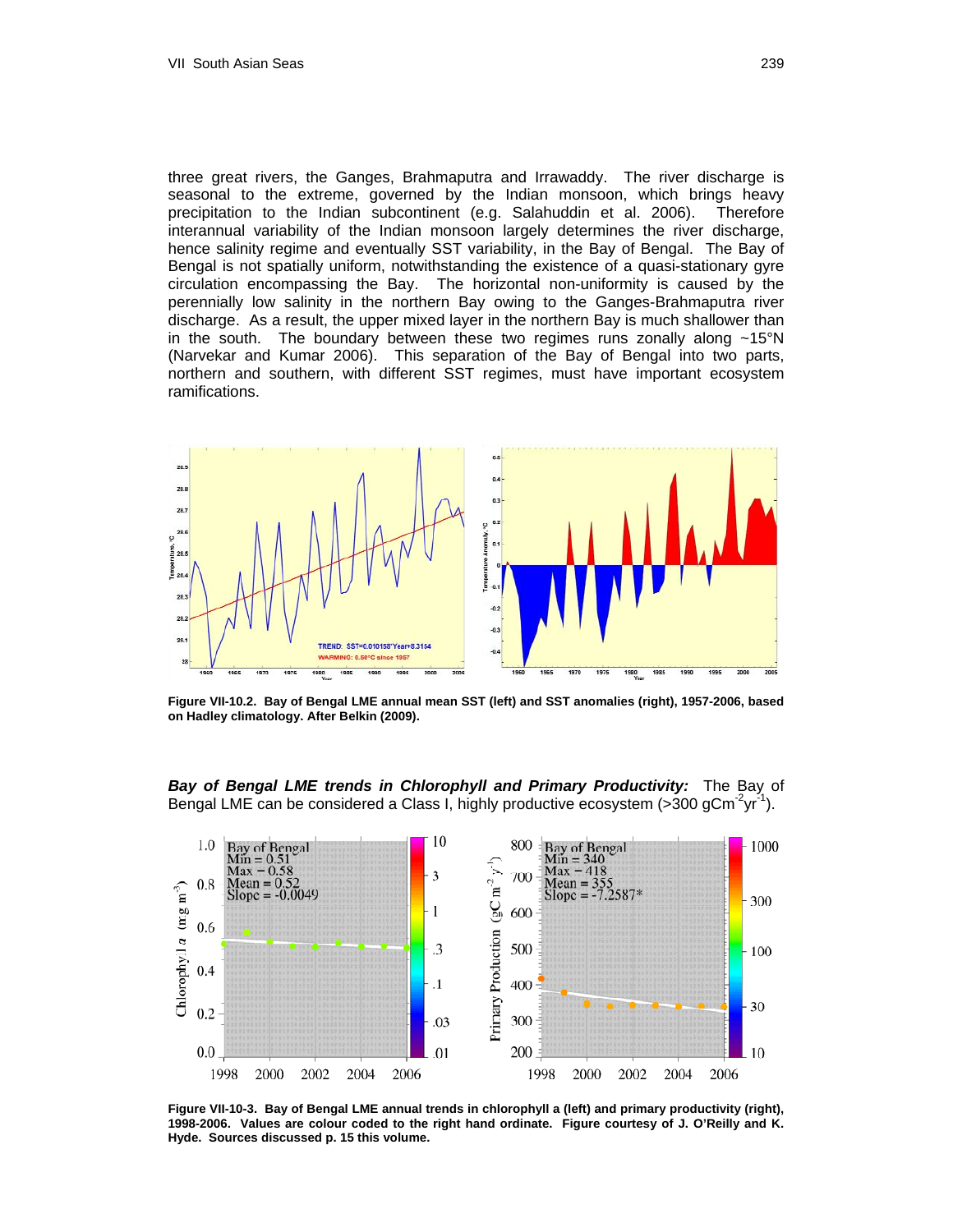#### **II. Fish and Fisheries**

Fisheries of the Bay of Bengal LME target a wide range of species, including sardine, anchovy, scad, shad, mackerel, snapper, emperor, grouper, pike-eel, tuna, shark, ornamental reef fish, shrimp, bivalve shellfish and seaweed (Preston 2004). Catches from commercial and subsistence fishing equal or exceed those from industrial fisheries. In Bangladesh, for example, less than 5% of marine landings are estimated to come from industrial fishing, with the rest coming from the artisanal sector (Hossain 2003; Chuenpagdee *et al.* 2006). During the last decade, some countries have developed offshore fishing for tuna, notably Indonesia, Thailand and Sri Lanka and while most of the tuna catch comes from coastal fisheries, offshore fisheries provide the majority of exportgrade tuna (Preston 2004). Crustacean catch is slightly less than 15% of the total catch, with penaeid shrimp accounting for about 40% of the total crustacean catch and being the major export earner (FAO 2003). Most of the countries are also major producers of farmed shrimps, with Thailand and Indonesia among the world's top producers (FAO 2005a).

Statistics on fisheries catch and effort are highly fragmented, especially in the artisanal and subsistence fisheries, two very important sectors in the region (Preston 2004). There are also indications that a continuous increase in the reported landings, particularly of unidentified fishes (included in 'mixed group' in Figure VII-10.4), may be a product of deficiencies in the underlying statistics, rather than improvements in the performance of the fisheries in the LME (Figure VII-10.4. If so, such deficiencies would have serious implications on the effectiveness of the fisheries management regimes in the LME and would also affect the value of the reported landings, which, according to Figure VII-10.5, rose to about over 2.7 billion US\$ (in 2000 real US\$) in 2004.



**Figure VII-10.4. Total reported landings in the Bay of Bengal LME by species (Sea Around Us 2007).**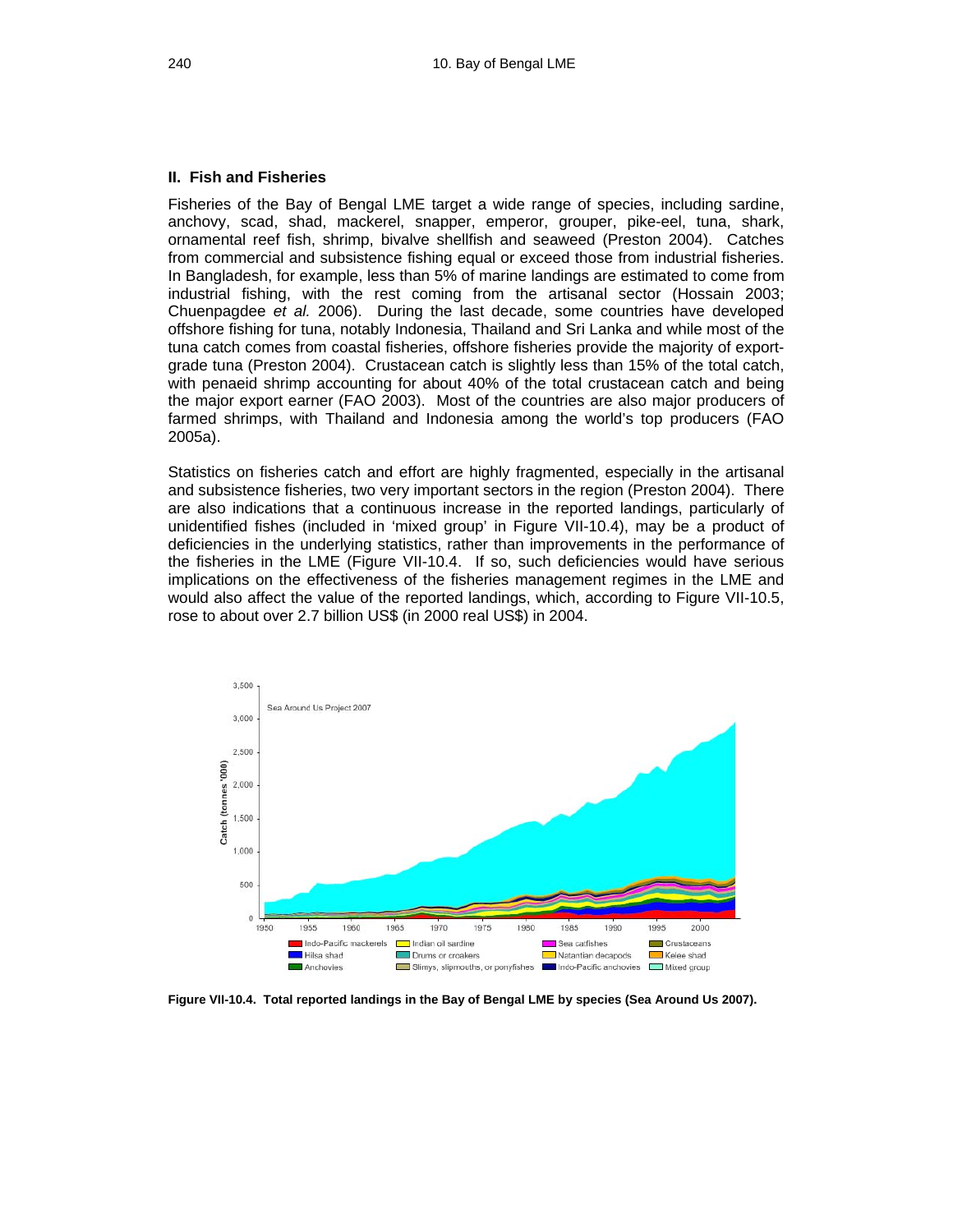

**Figure VII-10.5. Value of reported landings in the Bay of Bengal LME by commercial groups (Sea Around Us 2007).**

The primary production required (PPR; Pauly & Christensen 1995) to sustain the reported landings in this LME has increased over the years, and reached 20% of the observed primary production in 1998 (Figure VII-10.6). Such high PPR is another indication that the reported landings for this LME may be exaggerated. Bordering countries, namely India, Myanmar, Malaysia and Thailand account for the largest shares of the ecological footprint in the region.



**Figure VII-10.6. Primary production required to support reported landings (i.e., ecological footprint) as fraction of the observed primary production in the Bay of Bengal LME (Sea Around Us 2007). The 'Maximum fraction' denotes the mean of the 5 highest values.** 

The mean trophic level of the reported landings (i.e., the MTI; Pauly & Watson 2005) show a steady decline over the past 50 years (Figure VII-10.7 top) while the FiB index increased over the same period (Figure VII-10.7 bottom). Due to the nature of the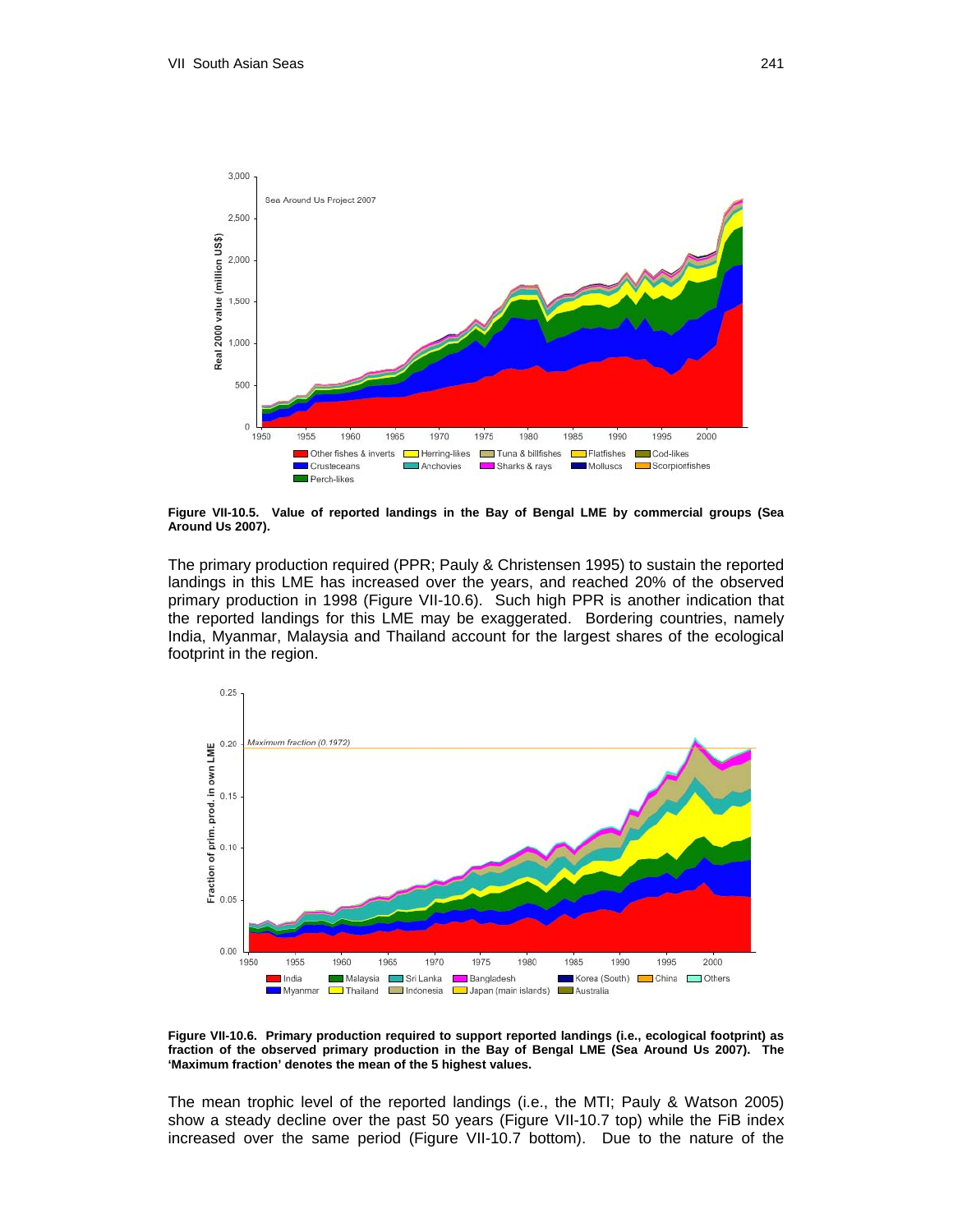underlying landings statistics, it is not possible to draw any reasonable conclusions from these indices, however, a detailed analysis of the MTI and FiB index of Western India, based on independently validated catch data from the States and Union Territories (Bhathal 2005), found that a 'fishing down' of the food webs (Pauly *et al.* 1998) is indeed occurring in the region (Bhatal and Pauly, in press).



**Figure VII-10.7. Mean trophic level (i.e., Marine Trophic Index) (top) and Fishing-in-Balance Index (bottom) in the Bay of Bengal LME (Sea Around Us 2007).** 

The Stock-Catch Status Plots indicate that the number of collapsed and overexploited stocks in the LME is low but on the rise (Figure VII-10.8, top), with over 80% of the reported landings from fully exploited stocks (Figure VII-10.8, bottom). Again, the questionable quality of the underlying landings statistics must be noted.

As should be expected, given the amount of fishing pressure present in this LME (Gelchu and Pauly 2007), both the catch per unit effort and the average size and weight of the catches have been on a decline (Preston 2004). Excess fishing capacity in many of the region's coastal fisheries is reducing the productivity of the local stocks and threatening their long-term sustainability (Preston 2004). In fact, intensive fishing has been identified as the primary force driving biomass changes in the LME (Sherman 2003). These changes are well illustrated on the southeast coast of India, where high density of coastal fishing craft is inducing changes in the ecosystem, as evident in the trophic level declines (Bhathal 2005, Vivekanandan *et al*. 2005). India, for example, is experiencing serial depletions of coastal fish stocks, where the increase in its fisheries catch is maintained only by the expansion of its range. Indeed, there are now signs that this expansion phase has reached its limit, with stagnation of its catch (Bhathal 2005). Other indicators of unsustainable resource use are described in the Bay of Bengal LME national reports for a wide range of resources including finfish, shark, crustacean, mollusc and echinoderm (Preston 2004).

Destructive fishing practices of various kinds are commonplace in the LME. Continued growth of commercial fishing effort, especially by trawlers, is increasing the fishing mortality of non-reef species. In the southern Indian maritime states of Tamil Nadu and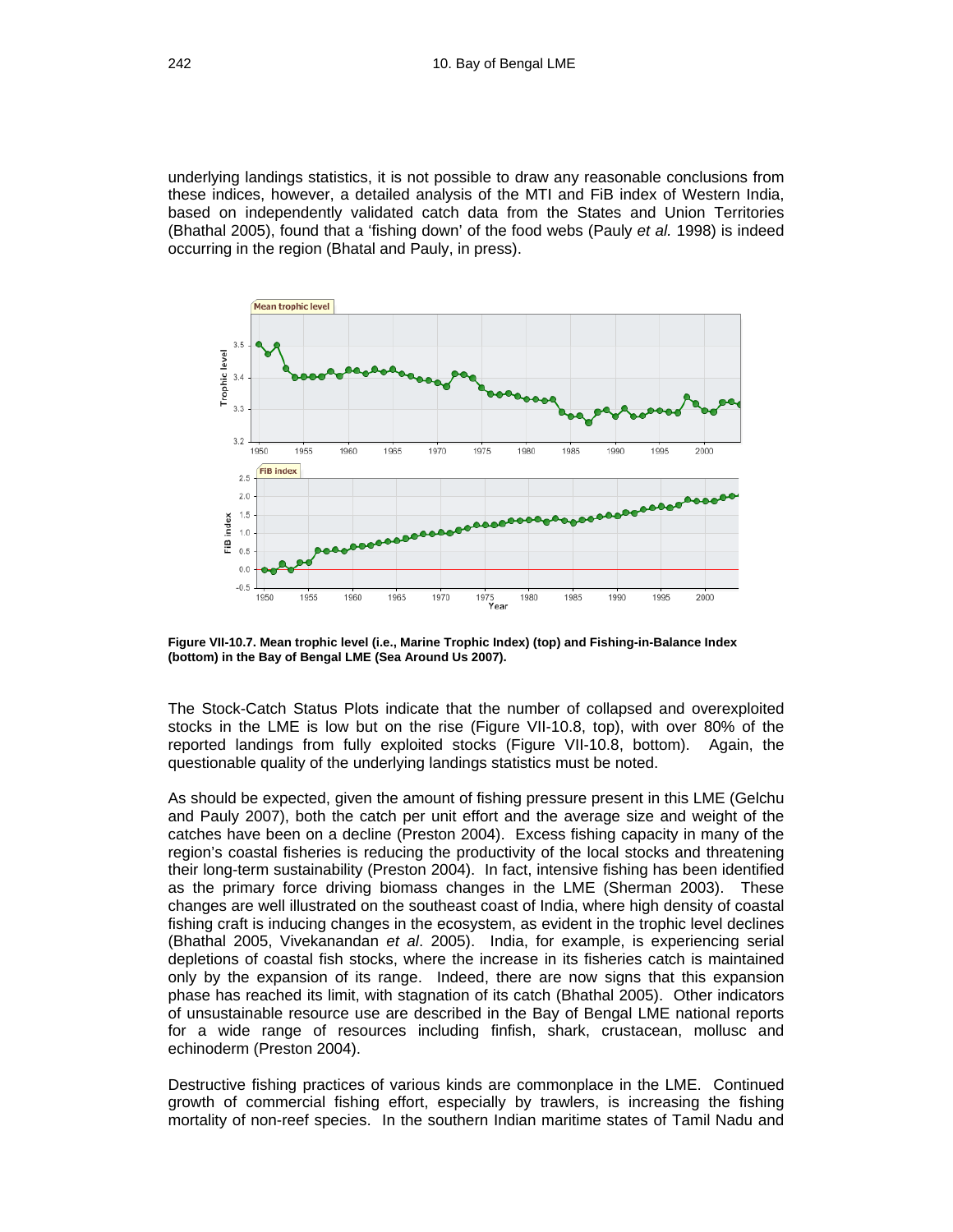



**Figure VII-10.8. Stock-Catch Status Plots for the Bay of Bengal LME, showing the proportion of developing (green), fully exploited (yellow), overexploited (orange) and collapsed (purple) fisheries by number of stocks (top) and by catch biomass (bottom) from 1950 to 2004. Note that (n), the number of 'stocks', i.e., individual landings time series, only include taxonomic entities at species, genus or family level, i.e., higher and pooled groups have been excluded (see Pauly** *et al***, this vol. for definitions).** 

Excessive bycatch is of concern, although all captured fish are generally used either for human consumption or as aquaculture feed. The accidental capture of endangered fish species, dolphin and sea turtle is also of concern. The large-scale collection of fish and shrimp larvae for aquaculture using destructive methods may be seriously damaging wild stocks of both shrimp and other species (FAO 2005a), which typically make up more than 99% of the catch (Preston 2004). Dynamite fishing, often for small pelagic species, and the use of cyanide and other toxins for capturing ornamental and live food fish, are both increasing, and may lead to long-term damage, not only to the target resources, but to their associated habitats (FAO 2002, Preston 2004).

Expanding human populations of the Bay of Bengal LME region has created an increasing demand for fish as a source of animal protein. Furthermore, trade liberalisation and rising demand for export have contributed to the rapid development of marine fisheries and aquaculture in recent years. The steady decline in the abundance of the fisheries resources is expected to continue, despite a number of regulatory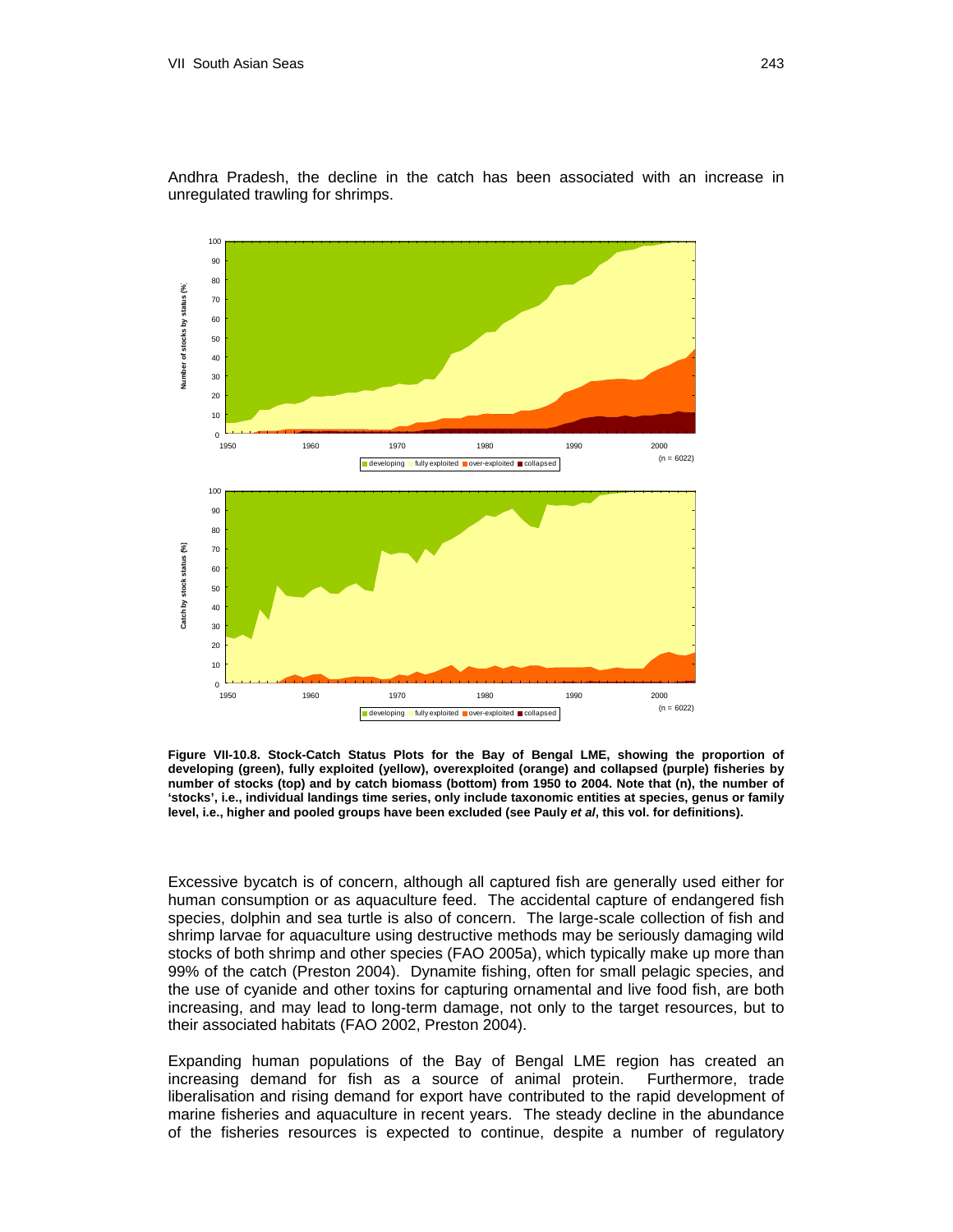measures in force in some of the bordering countries. Bilateral or multilateral collaboration would greatly assist the efforts of individual countries in addressing the problem of overexploitation, given the transboundary nature of most of the fish stocks.

#### **III. Pollution and Ecosystem Health**

**Pollution**: Human activities are causing serious environmental degradation, threatening the sustainable management and health of the near-coastal waters. Among the major threats to the LME's health and productivity is pollution from land-based sources, particularly related to sewage, agriculture, aquaculture and industries (Kaly 2004, Samarakoon 2006). These are also the main land-based pollution categories of transboundary significance in the region. The mobilisation of pollutants through rivers, run-off and floods, as well as cross-border movements of pollutants through international rivers, are of concern (Kaly 2004). Pollution from sea-based sources (oil spills, oil exploration and production) is also among the main recognised threats (Kaly 2004).

Sewage was identified as a major priority issue (Chia & Kirkman 2000). This includes nutrients, POPs, household chemicals, medical wastes, excreted pharmaceuticals and sediments. The use of chemicals and irrigation in agriculture and aquaculture, as well as sediment inputs to the coastal areas compounds this problem. High amounts of organic and inorganic nutrients reach the LME (Kaly 2004). Although the ecological effect of nutrient enrichment of the coastal environment of the LME are poorly documented and understood, reported localised problems of eutrophication, hypoxia and algal blooms are likely to be related. Over the past 20-30 years, an increase in both the frequency and persistence of algal blooms in coastal waters and enclosed sea areas in India has been reported (Sampath 2003). The GBM river system is a major recipient of waste from industries in Bangladesh and India. High levels of pesticides can be found along the coast, especially near cities and ports (Dwivedi 1993).

Pollution by suspended solids is common to the entire LME, including the Andaman Sea. Although sediment mobilisation occurs with urban and port developments, the most important sources are probably deforestation together with agriculture and aquaculture (Kaly 2004). The GBM river system delivers 30% of the world's total load of river sediment (Milliman & Meade 1983), and provide high turbidity in the coastal waters, as has been shown in satellite photos.

Oil spills are a major concern. There is heavy oil tanker traffic between Japan and the Middle East, with the main shipping route passing south of Sri Lanka before entering the Straits of Malacca. Along the Indian coastline, there is also intense shipping traffic, and associated chronic oil pollution through operational discharge of waste, mostly by medium and small ships where installation of oil-water separators is not mandatory (Sampath 2003). Increasing shipping activity and increasing emphasis on offshore oil exploration in many countries of the region makes the northern Indian Ocean very vulnerable to oil pollution.

*Habitat and community modification*: Among the coastal habitats of the Bay of Bengal LME are several wetlands of international importance (WRI 2005). Six areas of critical biological diversity are the Sundarbans, Palk Bay and the Gulf of Mannar, the Marine (Wandur) National Park in the Andaman and Nicobar Islands, the Maldives Atolls, Mu Ko Similan National Park and Mu Ko Surin National Park in Thailand. The Sundarbans, a UNESCO World Heritage Site, represents the most economically important production forest and natural wildlife habitat in Bangladesh.

Extensive habitat modification has occurred, but was considered to be moderate in Bangladesh, India, and Sri Lanka, and severe in the Andaman Sea. The major problems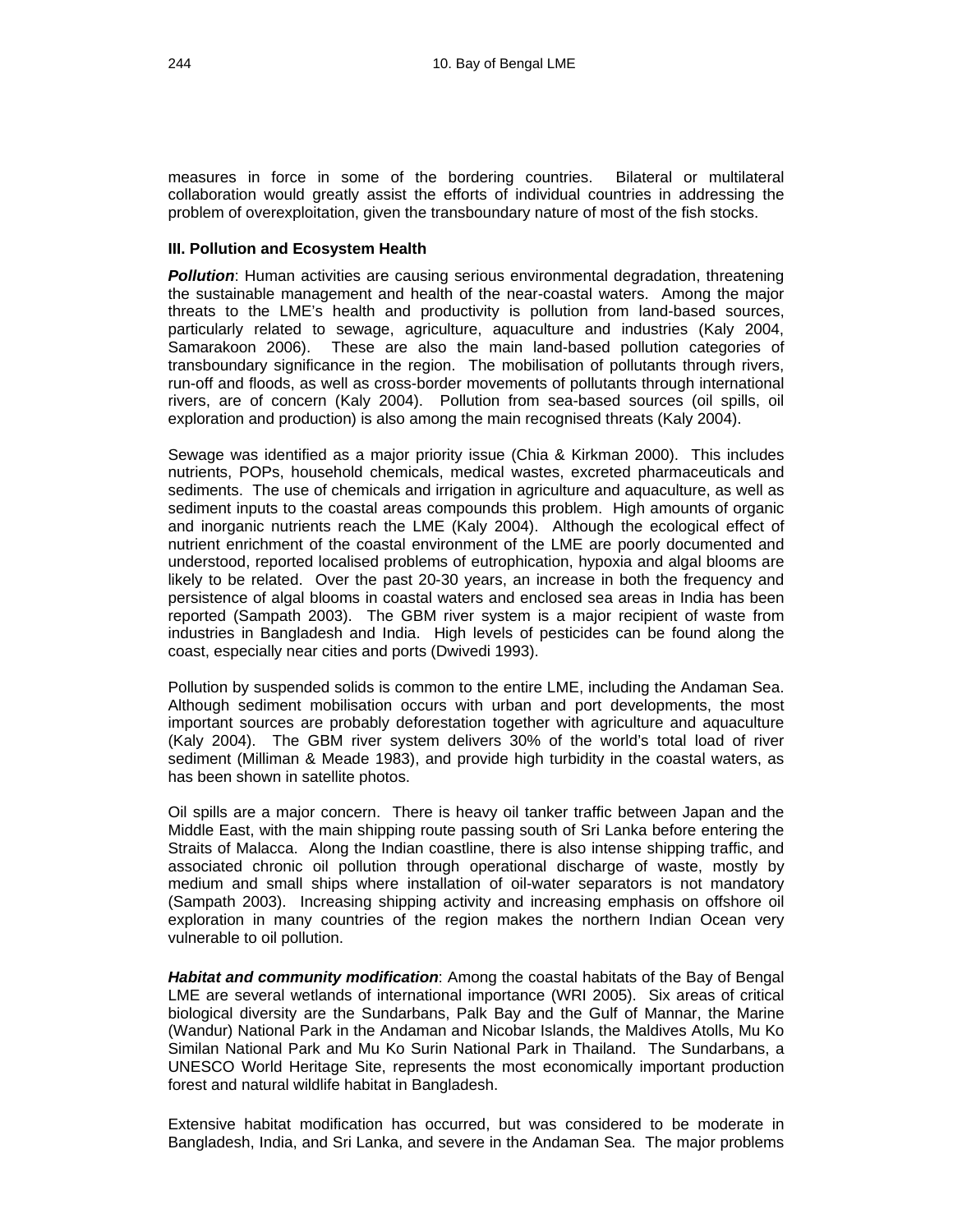are sedimentation and siltation, reclamation, coastal aquaculture, illegal fishing, and oil pollution, as well as global warming and sea level rise (Angell 2004). Climate change is likely to have severe impacts on the LME as it is closed in the north, preventing the migration of endemic species to higher latitudes. The impact on the ecosystem of the recent start of dredging in the Gulf of Mannar for the Sethusamudram Ship Canal is also of grave concern.

Weakened traditional common property management, growing human population in coastal areas, and development of brackish water shrimp farming have contributed to the increasing pressure on mangrove forests and their resources in the last few decades (Angell 2004, Samarakoon 2004). With a few exceptions, most mangrove habitats in the Bay of Bengal LME region are degraded or threatened. For instance, in the Sundarbans, some 150,000 ha of mangrove forest disappeared during the past 100 years, as a result of reclamation for agriculture settlement sites, industrial estates and roads (Govindasamy *et al*. 1997). More than half of the total area (some 208,220 ha) of Thailand's mangrove forests disappeared between 1961 and 1993 (GESAMP 1993). Between 1991 and 1995, approximately 50,000 ha of coastal wetlands along the east coast of India were converted to shrimp farms (Government of India 2002). In Sri Lanka, mangrove conversion to shrimp ponds has considerably reduced mangrove forest (Joseph 2003). Agriculture and land reclamation for urban settlements have also reduced the mangroves and peat swamps of the Malacca Straits by about 50-60% (Thia-Eng *et al*. 1997). Similarly, the Merbok mangroves in Malaysia, with one of the highest recorded levels of species diversity in the world, have been reduced by about 65% through conversion to rice paddies, shrimp farms and housing estates (Samarakoon 2004).

Among the pressures on the region's coral reefs are destructive fishing practices, siltation and pollution, unplanned tourism development and coral mining (Angell 2004) are prominent. Coral reefs have also been damaged by bleaching, as a consequence of periodic increases in sea surface temperatures. The most notable bleaching event occurred in 1997-1998, and caused extensive bleaching and in numerous instances, over 90% mortality of corals, in some parts of the LME (Wafar 1999, Chou *et al*. 2002, Wilkinson 2002). Pollution and related disease are also threatening some reefs. For instance, oil spills and ballast water discharges are a significant threat to 85% of Thailand's reefs (Angell 2004). Destructive fishing practices such as the use of cyanide and explosives are a major cause of coral reef degradation in most of the countries, particularly in Indonesia, where 67%-98% of the reefs are seriously degraded. Furthermore, reefs are generally depleted of high value food fish due to the demand for both the local tourism industry and export. Although this practice has been banned, coral mining has destroyed coral reefs in many areas, including in Sri Lanka, India and, to a lesser extent, in Bangladesh. Only the Maldives government has had some success in reducing this destructive practice by subsidising the import of alternative materials.

Extensive damage to coastal and marine habitats was caused by the tsunami of 26 December 2004 (CORDIO 2005a, 2005b, IUCN/CORDIO 2005). Places along the coast that were most affected were those that have been previously disturbed by anthropogenic activities. For example, mangroves and vegetated coastal dunes seem to have dissipated the wave energy and provided protection to coastlines, coastal inhabitants and infrastructure. Surveys have shown significant damage to coral reefs over extensive areas from mechanical damage, deposition of debris, sand, silt, and rubble, as well as impacts on the diversity of benthic organisms and fish. Fish populations, which in many cases were depleted by overexploitation, showed varying levels of impact, seemingly correlated with loss of habitat. In general, a higher impact was observed on smaller fish, notably damselfish, gobies, butterfly fish and wrasse; this may have adverse consequences for the ornamental fish trade.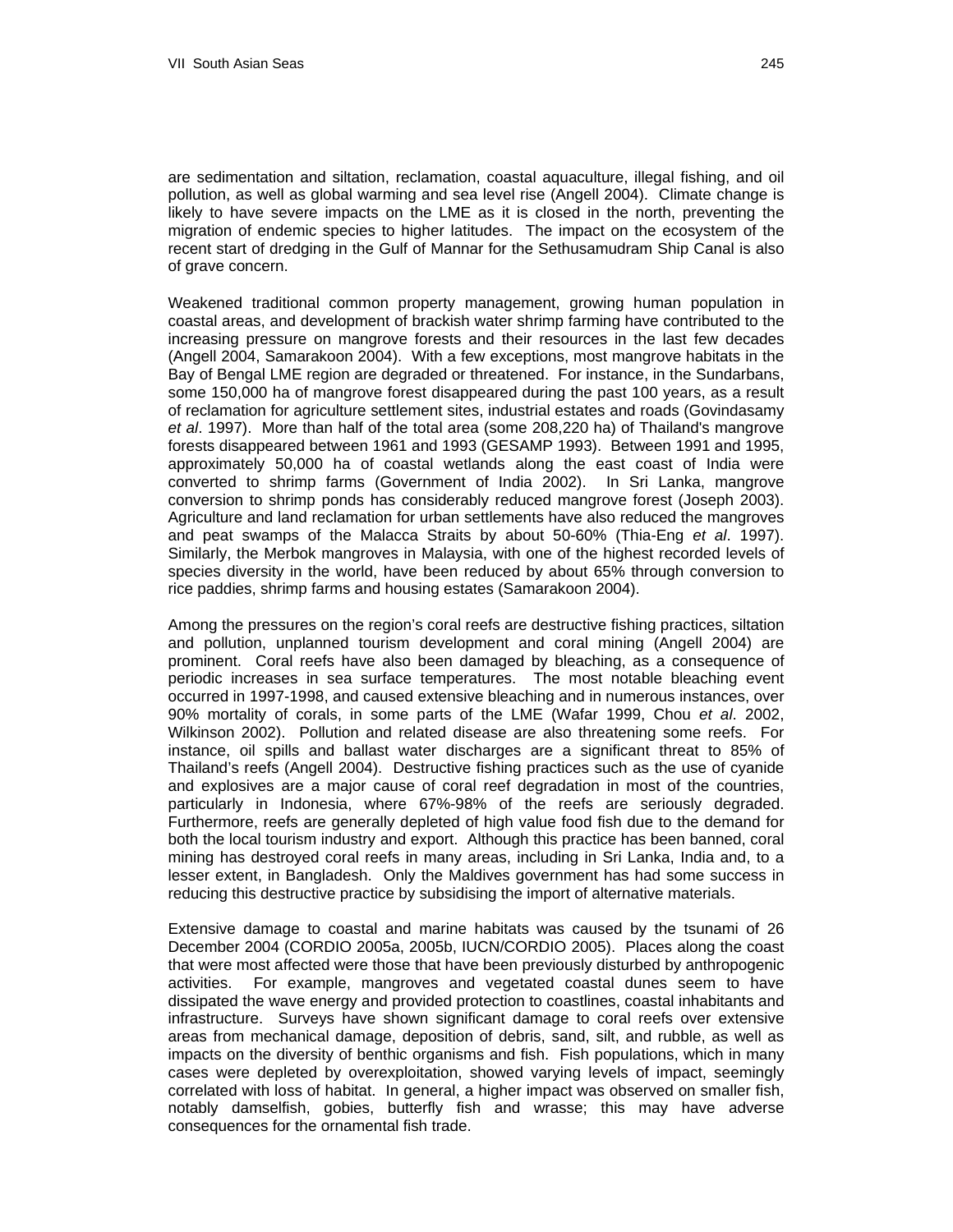The impact of the tsunami is also very visible on turtle nesting sites (Kulkarni 2005, CORDIO 2005b). The nesting beaches of leatherback, green, hawksbill and olive ridley turtles in South Andaman, Little Andaman and the Nicobar Group of islands have almost vanished. Sand and sediment deposited on sea grass beds will have a long term-impact on dugongs, which feed in these areas. Severe beach erosion has occurred at all sites, with some beaches suffering over 50% reduction in width and up to one meter loss in height.

# **IV. Socioeconomic Conditions**

The eight countries bordering the Bay of Bengal LME include some of the most populous in the world, with India, Indonesia and Bangladesh being among the world's top ten. An estimated 400 million people live in the LME's catchment area (Preston 2004). The LME and its natural resources are of considerable social and economic importance to the bordering countries, with activities such as fishing, shrimp farming, tourism and shipping contributing to food security, livelihoods, employment and national economies. Marine fisheries make a modest contribution to the GDP of the bordering countries, with the exception of the Maldives, where this sector contributes 11% to GDP and 74% of the country's export commodities (FAO 2005a). Primary export commodities are shrimp and tuna, which make a significant contribution to national foreign exchange earnings. For example, in Bangladesh, fisheries account for more than 11% of annual export earnings, while in Indonesia, the value of fisheries exports amounted to about US\$1.6 billion in 1998 (FAO 2005a).

Rapid development of aquaculture, mainly of shrimp, in the extensive coastal and brackish-water areas has made a significant contribution to the growth of national export earnings, and aquaculture is now an important element in both the local and national economies. Based on statistics in FAO (2005b), the combined output of the region's farmed shrimp and fish in 2003 was estimated at about 5.3 million tonnes, equivalent to 35% of total production from capture and aquaculture. It should be noted, however, that these statistics are based on the countries' total production, and not only that from the LME, although most of the aquaculture production comes from the LME. Tourism also makes a substantial contribution to the national economies of some of the Bay of Bengal LME countries. Coastal tourism in western Thailand, Peninsular Malaysia, Sri Lanka and the Maldives continue to gather momentum and is being promoted in India and Bangladesh.

Many of the region's poor are dependent primarily or entirely on marine resources, and have few, if any alternatives to fishing, even when overfishing is clearly occurring (Preston 2004, Samarakoon 2004). Fisheries also provide employment for millions of people. For example, in Indonesia, over 5 million people are directly involved in fishing and fish farming. Together with their families, they make up at least 4 percent of the total population (FAO 2005a). In Bangladesh, this sector provides income to some 1.5 to 2 million full-time and around 12 million part-time fishers, while in the Maldives, fisheries account for 20% of employment. Fisheries also make a very important contribution to the national diet in the bordering countries (FAO 2005a). For example, about two-thirds of Bangladesh, Indonesia and Sri Lanka national protein supply comes from fish. This is even higher in Mayanmar, where fish makes up 80% of the animal protein for most people.

The socioeconomic impacts of over-exploitation were assessed as severe in the Bay of Bengal LME countries, particularly for the millions of poor coastal fisher families. Increasing fishing effort and declining resources are leading to increased competition for access to these resources, with negative impacts, especially on poorer resource users (Townsley 2004). Reduced benefit flows from resource use lead to reduced livelihood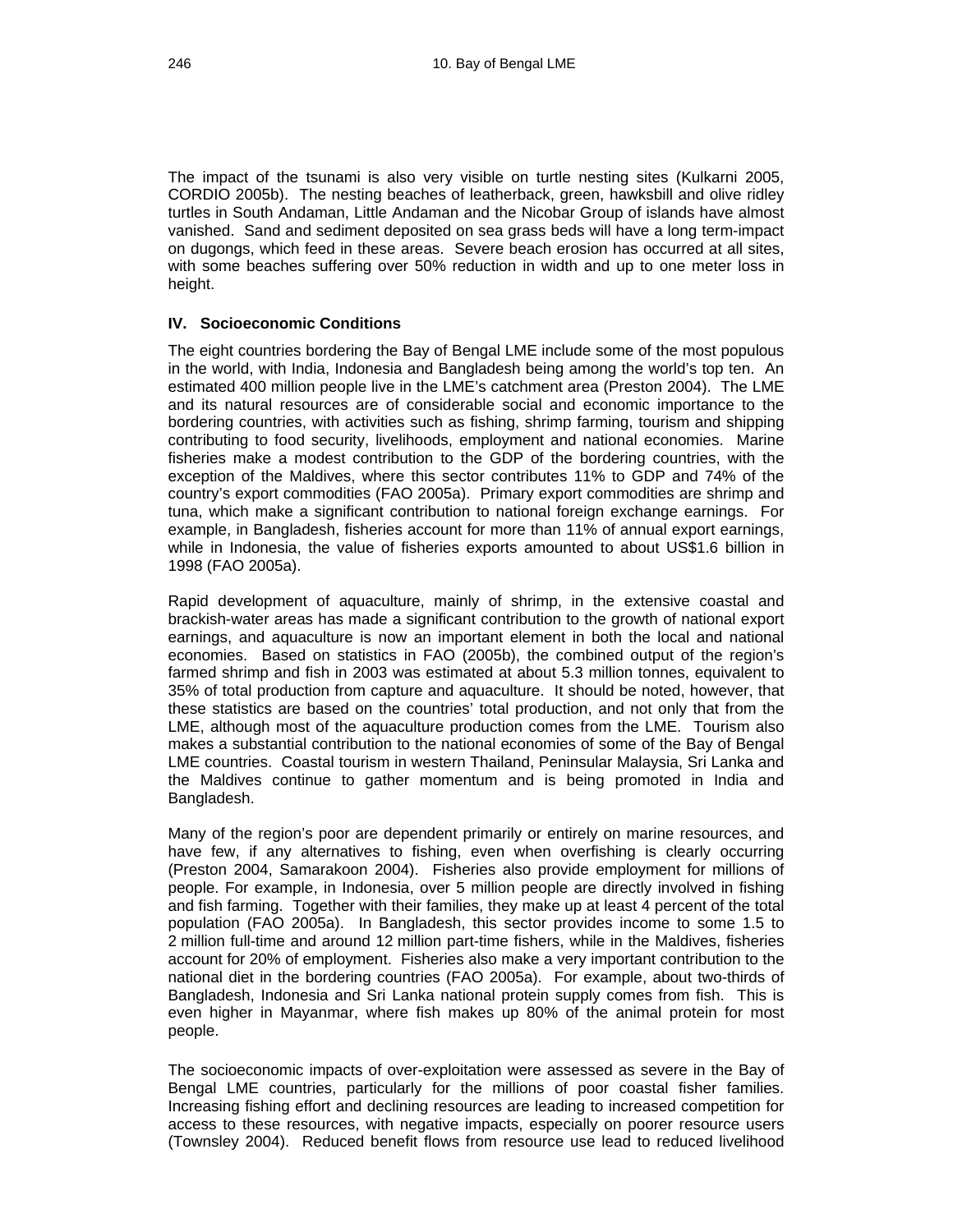security, including reduced food security. The localised decline of fisheries resources also forces resource users to migrate to other areas in search of new opportunities. This creates new vulnerabilities for those affected as it means abandoning familiar environments and social support networks. Without the capacity to adopt alternative strategies, poorer groups continue to exploit fisheries resources, further exacerbating the decline of the resources (Townsley 2004).

Pollution is affecting both critical habitats in coastal and marine areas, and the livelihoods that depend on them. Those making direct use of these resources see decreasing access to resources, declining environmental conditions that may affect their access to safe water and necessary livelihood resources and specific health risks generated by increased pollution (Townsley 2004). Over 60% of reported diseases in the two countries are linked to pollution discharged from point and diffuse sources. Pollution impacts are often particularly severe in coastal areas where pollution from multiple sources may be concentrated.

The coastal and marine habitats of the Bay of Bengal LME serve as nursery areas for fish and shellfish species that contribute substantially to income, livelihood, food security and employment in the bordering countries. These benefits are lost or threatened when such habitats are destroyed. The extent to which this affects other countries around the LME is unclear, but the interconnectedness of marine ecotones suggests that there are likely to be impacts, particularly in adjacent areas but also potentially further away (Townsley 2004; Bhattacharya and Sarkar 2003). For instance, distant fisheries may be affected by the destruction of habitats that are critical to the life cycle of their target species.

Many of the marine and coastal environmental problems faced by the Bay of Bengal LME are inextricably linked with the large populations of the region's coastal areas, and their impoverished status. Continued population growth, and the increasing concentration of people in coastal areas will exacerbate these problems in the future. Unless addressed, environmental degradation and unsustainable resource use practices will reduce the capacity of fisheries to provide sustenance and income for coastal people, thus leading to increased poverty in a spiralling effect. Preston (2004) notes the growing need to address coastal management, pollution, fishery management and alternative livelihood issues in parallel.

## **V. Governance**

The LME is bordered by Bangladesh, India, Indonesia, Malaysia, Maldives, Myanmar, Sri Lanka and Thailand. At the national level, environmental and fisheries regulations and management initiatives have been developed by the countries bordering the LME (Edeson 2004, FAO 2005a). However, their results have been mixed, with effectiveness hampered largely by inadequate implementation, surveillance and enforcement. Attempts to conserve coral reefs focus on the establishment of MPAs. These may be internationally recognised biosphere reserves or nationally established marine protected areas or parks (Angell 2004). For instance, the Sundarbans and the Gulf of Manner were named biosphere reserves in 1986 and are recognised by UNESCO under their 'Man in the Biosphere' programme. The effectiveness of these MPAs, however, varies considerably. Problems include intrusion of local fishers, weak to non-enforcement of MPA regulations, and lack of coordination among responsible government agencies.

A multitude of international, regional, and sub-regional organisations and programmes operate in the Bay of Bengal LME. The only regional fisheries management organisation whose jurisdiction extends into the LME is the Indian Ocean Tuna Commission. There are also numerous stakeholder groups and policy frameworks (Aziz *et al*. 1998). In March 1995, the South Asian Seas Action Plan (SASAP) was adopted by Bangladesh, India,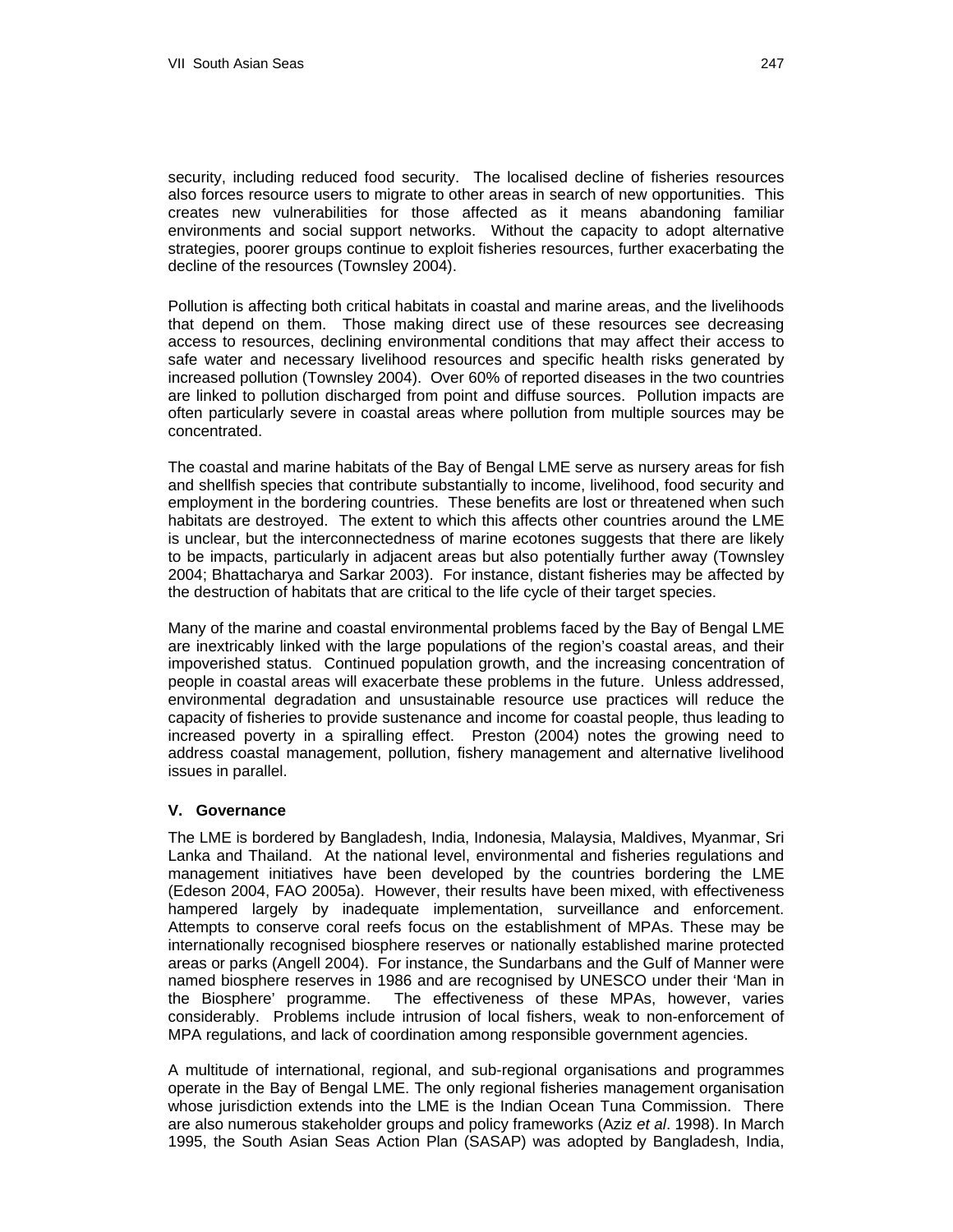Maldives, Pakistan and Sri Lanka. The South Asia Cooperative Environment Programme is the Action Plan secretariat. Although there is not yet a regional convention, SASAP follows existing global environmental and maritime conventions and considers the Law of the Sea as its umbrella convention. One of SASAP's priorities focuses on National Action Plans and pilot programmes to implement the GPA.

The regional Bay of Bengal Programme (BOBP) started out in 1979 as a fisheries development oriented-programme, and moved progressively towards fisheries management. The BOBP has been succeeded, in a reduced form, by the Bay of Bengal Programme Inter-Governmental Organisation, which continues to promote responsible management of small-scale fisheries and related activities. This organization has a membership of Maldives, India, Sri Lanka and Bangladesh and focuses largely on coastal fisheries related issues of these countries.

Recognising the need for integrated and coordinated management of their coastal and near-shore living marine resources, the eight countries bordering the LME have embarked on the development of a Bay of Bengal Large Marine Ecosystem Project with support from GEF to address critical threats to the coastal and marine environment, and to promote ecosystem-based management of the LME's coastal and marine resources. This project has recently been endorsed by GEF and will be implemented 2008-2013 by FAO with the aim of increased national institutional capacity in participating countries. Through this process, the outcomes will be a Trans-boundary Diagnostic Analysis, including assessments of critical coastal/marine habitats providing a location-specific assessment of critical transboundary concerns and the identification of "hotspots". As a part of regional cooperative arrangements, a permanent, partially financially-sustainable institutional arrangement will be established, that will support the continued development and broadening of commitment to a regional approach to BOBLME issues. The Strategic Action Plan that will be developed will guide future BOBLME Programme activities leading to improved wellbeing of rural fisher communities through incorporating regional approaches to resolving resource issues and barriers affecting their livelihoods.

The BOBLME will be largely based around regional and sub-regional activities for collaborative ecosystem approaches leading to changes in sources and underlying causal agents contributing to trans-boundary environmental degradation. The programme also envisages action to promote the restoration of depleted stocks and develop a better understanding of the BOBLME's large-scale processes and ecological dynamics. Basic health indicators in the BOBLME will be established as part of this. As a goal over the longer-term, and foreseen within the Strategic Action Plan, the sustained commitment from the BOBLME countries to collaborate will be achieved through adoption of an agreed institutional collaborative mechanism.

# **References**

- Angell, C.L. (2004). Review of Critical Habitats- Mangroves and Coral Reefs. Bay of Bengal Large Marine Ecosystem (BOBLME) Theme report, FAO-BOBLME Programme.
- Aziz, A.H., Ahmed, L., Atapattu, A., Chullasorn, S., Pong Lui, Y., Maniku, H.M., Nickerson, D.J., Pimoljinda, J., Purwaka, T.H., Saeed, S., Soetopo, S., and Yadava, Y.S. (1998). Regional stewardship for sustainable marine resources management in the Bay of Bengal, p 369-378 in: K. Sherman, E. Okemwa and M. Ntiba (eds), Large Marine Ecosystems of the Indian Ocean: Assessment, Sustainability, and Management. Blackwell Science.
- Bhattacharya, A. and Sarkar, S.K. (2003) Impact of overexploitation of shellfish: Northeastern coast of India. Ambio 32(1) 70-75.
- Belkin, I.M. (2009) Rapid warming of Large Marine Ecosystems, Progress in Oceanography, in press.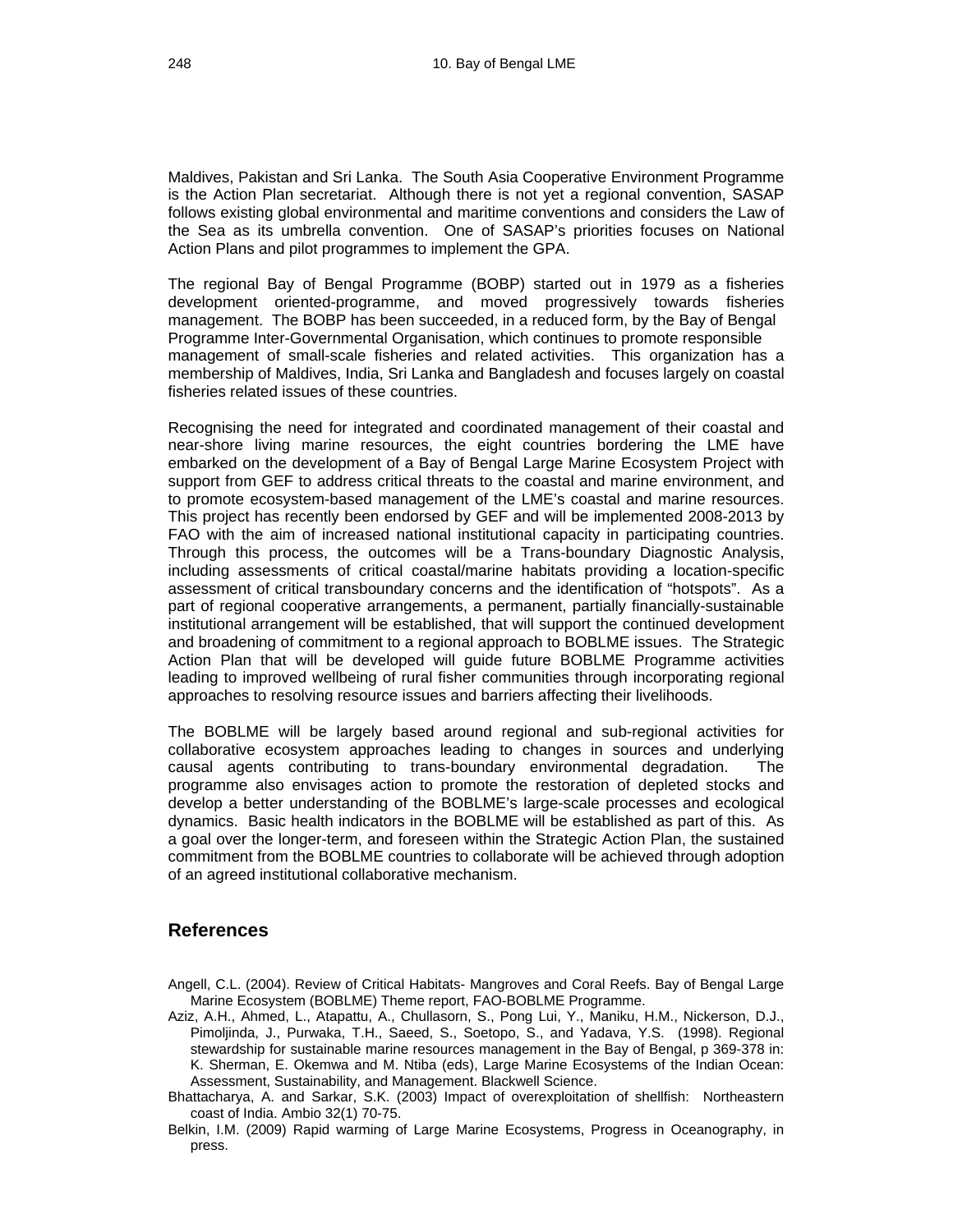- Belkin, I.M., Cornillon, P.C., and Sherman, K. (2009). Fronts in Large Marine Ecosystems of the world's oceans: An atlas. Progress in Oceanography, in press.
- Bhathal, B. (2005). Historical reconstruction of Indian marine fisheries catches, 1950-2000, as a basis for testing the 'Marine Trophic Index'. Fisheries Centre Research Reports 13(4), 122 p.
- Bhathal, B. and Pauly, D. (in press). 'Fishing down marine food webs' and spatial expansion of coastal fisheries in India, 1950-2000. Fisheries Research
- Chia, L.S. and Kirkman, H. (2000). Overview of Land-Based Sources and Activities Affecting the Marine Environment in the East Asian Seas. UNEP/GPA Coordination Office and EAS/RCU (2000). Regional Seas Report and Studies Series.
- Chou, L. M., Tuan, V.S., Philreefs, Yeemin, T., Cabanban, A., Suharsono and Kessna, I. (2002). Status of Southeast Asia coral reefs, p 123-152 in: Wilkinson, C.R. (ed), Status of Coral Reefs of the World 2002. GCRMN Report, Australian Institute of Marine Science, Townsville, Australia.
- Chuenpagdee, R., Liguori, L., Palomares, M.L.D. and Pauly, D. (2006). Bottom-up, Global Estimates of Small-Scale Marine Fisheries Catches. Fisheries Centre Research Reports 14(8). Fisheries Centre, University of British Columbia, Vancouver, Canada, 105 pp.
- CORDIO (2005a). Assessment of tsunami damage in the Indian Ocean: First Report CORDIO online document. [www.cordio.org/news\\_article.asp?id=11](http://www.cordio.org/news_article.asp?id=11)
- CORDIO (2005b). Assessment of tsunami damage in the Indian Ocean: Second Report CORDIO online document. www.cordio.org/news\_article.asp?id=12
- Desai, B.N. and Bhargava, R.M.S. (1998). Biologic production and fishery potential of the Exclusive Economic Zone of India, p 297-309 in: Sherman, K., Okemwa, E. and Ntiba, M. (eds), Large Marine Ecosystems of the Indian Ocean: Assessment, Sustainability, and Management. Blackwell Science Inc. Cambridge, MA.
- Dwivedi, S.N. (1993). Long-term variability in the food chains, biomass yield and oceanography of the Bay of Bengal Ecosystem, p 43-52 in: Sherman, K., Alexander, L.M. and Gold, B.D. (eds), Large Marine Ecosystems: Stress, Mitigation, and Sustainability. AAAS Press. Washington, D.C.
- Dwivedi, S.N. and Choubey, A.K. (1998). Indian Ocean Large Marine Ecosystems: Need for National and Regional Framework for Conservation and Sustainable Development, p 361-368 in: K. Sherman, E. Okemwa and M. Ntiba (eds), Large Marine Ecosystems of the Indian Ocean: Assessment, Sustainability, and Management. Blackwell Science Inc. Cambridge, MA.
- Edeson, W. (2004). Review of Legal and Enforcement Mechanisms in the BOBLME Region. Bay of Bengal Large Marine Ecosystem (BOBLME) Theme report. GCP/RAS/179/WBG. FAO-BOBLME Programme.
- FAO (2002). The State of World Fisheries and Aquaculture. Food and Agriculture Organisation of the United Nations, Rome, Italy.
- FAO (2003). Trends in Oceanic Captures and Clustering of Large Marine Ecosystems 2 Studies based on the FAO Capture Database. FAO Fisheries Technical Paper 435.
- FAO (2005a). Fishery Country Profiles at.[www.fao.org/fi/fcp/fcp.asp.](http://www.fao.org/fi/fcp/fcp.asp)
- FAO (2005b). World fisheries production, by capture and aquaculture, by country (2003). FAO Yearbook of Fisheries Statistics: Summary Tables 2003. www.fao.org/fi/statist/statist.asp
- FAO (2007) Bay of Bengal LME Prospectus, www.fao.org/fi/boblme/website/index.htm
- Gelchu, A. and Pauly, D. (2007). Growth and distribution of part-based fishing effort within countries' EEZ from 1970 to 1995. Fisheries Centre Research Reports, 15(4), 99 p.
- GESAMP (1993). Joint group of experts on the scientific aspects of marine protection, impact of oil and related chemicals and wastes on the marine environment. Reports and Studies 50. IMO, London, U.K.
- Government of India (2002). National Biodiversity Action Plan for the East Coast of India. http://sdnp.dehi.nic/nbsap/dactionp/ecoregion/ecoast/ecoast.html
- Govindasamy C., Viji Roy, A.G., Prabhahar, C., Valarmathi, S. and Azariah, J. (1997). Bioethics in India, in: Azariah, J., Azariah, H. and Macer, D.R.J. (eds), Proceedings of the International Bioethics Workshop in Madras: Biomanagement of Biogeoresources, 16-19 Jan. 1997, University of Madras.
- Hossain, M.M.M. (2003). National Report of Bangladesh on the Sustainable Management of the Bay of Bengal Large Marine Ecosystem. Bay of Bengal LME Project, FAO GCP/ RAS/ 179/ WBG, Chennai, India.
- Ittekot, V., Kudrass, H.R., Quaddfasel, D. and Unger, D. (eds.) (2003). The Bay of Bengal. Deep Sea Research, Part II:Topical Studies in Oceanography. 50(5): 853-1045.
- IUCN/CORDIO (2005). Initial Rapid Assessment of Tsunami Damage to Coral Reefs in Eastern Sri Lanka, 2-5 March 2005. [www.cordio.org/news\\_article.asp?id=20](http://www.cordio.org/news_article.asp?id=20)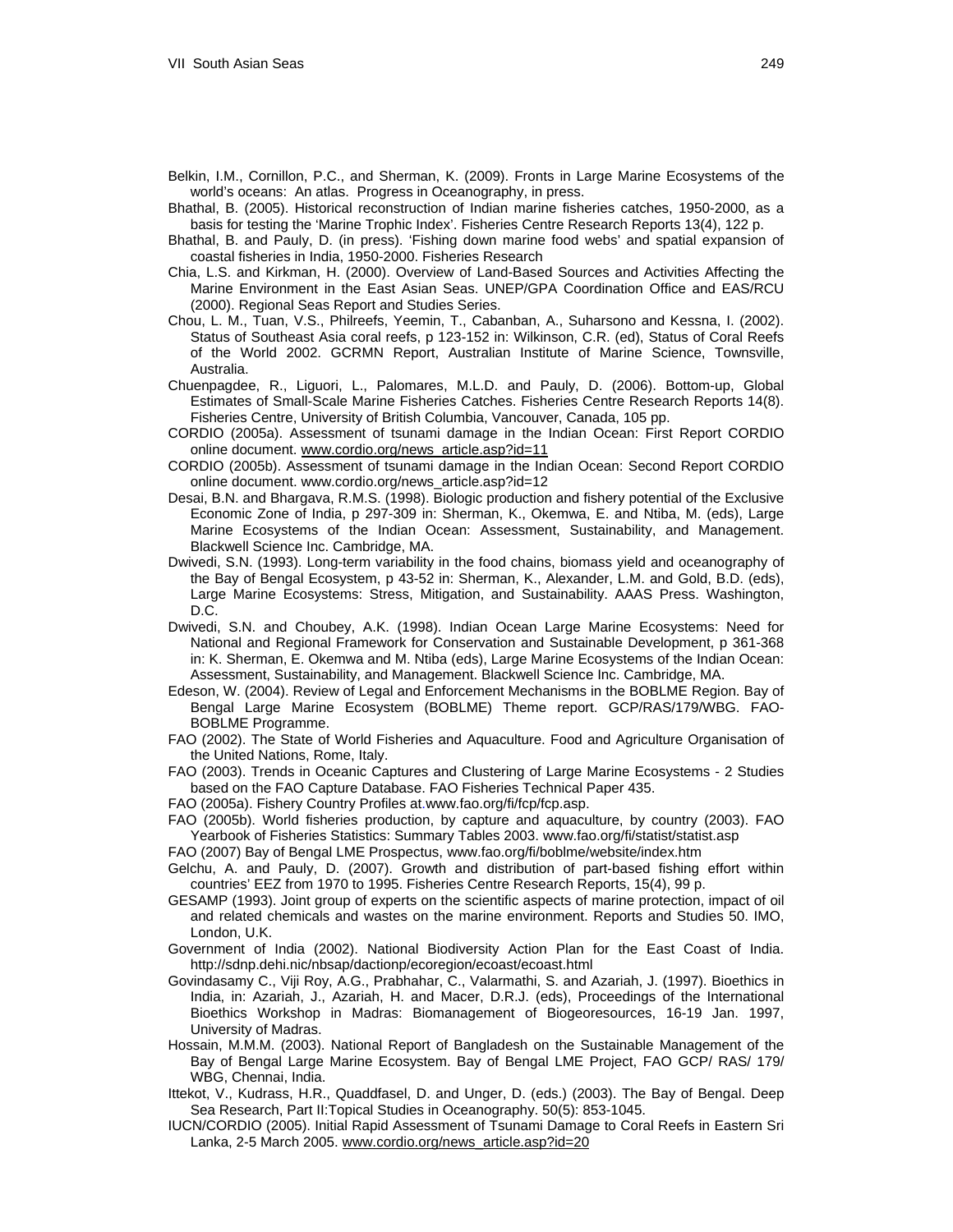- Joseph, L. (2003). National Report of Sri Lanka on the Formulation of a Transboundary Diagnostic Analysis and Strategic Action Plan for the Bay of Bengal Large Marine Ecosystem Programme. BOBLME Report. FAO-BOBLME Programme
- Kaly, U.L. (2004). Review of Land-based sources of pollution to the coastal and marine environments in the BOBLME Region. Bay of Bengal Large Marine Ecosystem Theme Report. FAO-BOBLME Programme.
- Kulkarni, S. (2005). Tsunami Impact Assessment of Coral Reefs in the Andaman and Nicobar. CORDIO online document. www.cordio.org/news\_article.asp?id=13.
- Longhurst, A.R. (1998). Ecological Geography of the Sea. Academic Press, California, USA.
- Milliman, J.D. and Meade, R.H. (1983). Worldwide delivery of river sediment to the oceans. Journal of Geology 91:1-21.
- Narvekar, J., and Kumar, S.P. (2006) Seasonal variability of the mixed layer in the central Bay of Bengal and associated changes in nutrients and chlorophyll *Deep-Sea Res. Part I*, **53**(5), 820- 835.
- Pauly, D. and Christensen, V. (1995). Primary production required to sustain global fisheries. Nature 374: 255-257.
- Pauly, D. and Watson, R. (2005). Background and interpretation of the 'Marine Trophic Index' as a measure of biodiversity. Philosophical Transactions of the Royal Society: Biological Sciences 360: 415-423.
- Pauly, D., Christensen, V., Dalsgaard, J., Froese R. and Torres, F.C. Jr. (1998). Fishing down marine food webs. Science 279: 860-863.
- Preston, G.L. (2004). Review of the Status of Shared/Common Marine Living Resource Stocks and of Stock Assessment Capability in the BoBLME Region. Bay of Bengal Large Marine Ecosystem (BOBLME) Theme report, FAO-BOBLME Programme.
- Salahuddin, A., Isaac, R.H., Curtis, S. and Matsumoto, J. (2006) Teleconnections between the sea surface temperature in the Bay of Bengal and monsoon rainfall in Bangladesh, *Global and Planetary Change*, **53**(3), 188-197.Samarakoon, J. (2004). Issues of livelihood, sustainable development and governance: Bay of Bengal. Ambio 33(1-2): 34- 44.
- Samarakoon, J. (2006). South Asian Seas Region, p 137 155 in: UNEP/GPA (2006), The State of the Marine Environment: Regional Assessments. UNEP/GPA, The Hague.
- Sampath, V. (2003). National Report on the Status and Development Potential of the Coastal and Marine Environment of the East Coast of India and its Living Resources. BOBLME, FAO GCP/ RAS/ 179/ WBG, Chennai, India.
- Sea Around Us (2007). A Global Database on Marine Fisheries and Ecosystems. Fisheries Centre, University British Columbia, Vancouver, Canada. [www.seaaroundus.org/lme/SummaryInfo](http://www.seaaroundus.org/lme/SummaryInfo) .aspx?LME=34
- Sherman, K. (2003). Physical, biological, and human forcing of biomass yields in Large Marine Ecosystems. ICES CM 2003/P:12.
- Silvestre, G and Pauly, D. (eds). (1997). Status and Management of tropical coastal fisheries in Asia. ICLARM Conference Proceedings 53, 208 p.
- Silvestre, G.T, Garces, L.R., Stobutzki, I., Ahmed, M., Valmonte-Santos, R.A., Luna, C.Z., Lachica-Aliño, L., Munro, P., Christensen, V. and Pauly, D. (eds). (2003). Assessment, Management and Future Directions for Coastal Fisheries in Asian Countries. WorldFish Center Conference Proceedings 67, 1120 p. [Also available as CD-ROM]
- Thia-Eng, C., Ross, S.A. and Hu, Y. (1997). Malacca Straits Environmental Profile. [GEF/UNDP/IMO Regional Programme for the Prevention and Management of Marine Pollution](http://www.bestwebbuys.com/GEF_UNDP_IMO_Regional_Programme_for_the_Prevention_and_Management-author.html?isrc=b-compare-author)  [in the East Asian Seas.](http://www.bestwebbuys.com/GEF_UNDP_IMO_Regional_Programme_for_the_Prevention_and_Management-author.html?isrc=b-compare-author)
- Townsley, P. (2004). Review of Coastal and Marine Livelihoods and Food Security in the Bay of Bengal Large Marine Ecosystem Region. Report prepared for the Bay of Bengal Large Marine Ecosystem Programme. FAO-BOBLME Programme.
- Vivekanandan, E., Srinath, M. and Kuriakose, S. (2005). Fishing the marine food web along the Indian coast. Fisheries Research 72 (2-3): 241-252.
- Wafar, M.V.M. (1999). Status report India, p.25-26 in: Linden, O. and Sporrong, N. (eds), Coral Reef Degradation in the Indian Ocean (CORDIO). Status Reports and Project Presentations 1999. Stockholm, Sweden.
- Wilkinson, C. (2002). Coral bleaching and mortality the 1998 event 4 years later and bleaching to 2002, p 33-44 in: Wilkinson, C.R. (ed), Status of Coral Reefs of the World: 2002. GCRMN Report, Australian Institute of Marine Science, Townsville, Australia.
- WRI (2005). Coastal and Marine Ecosystems: Country Profiles. http://earthtrends.wri.org/ country\_profiles/index.cfm?theme=1&rcode=1